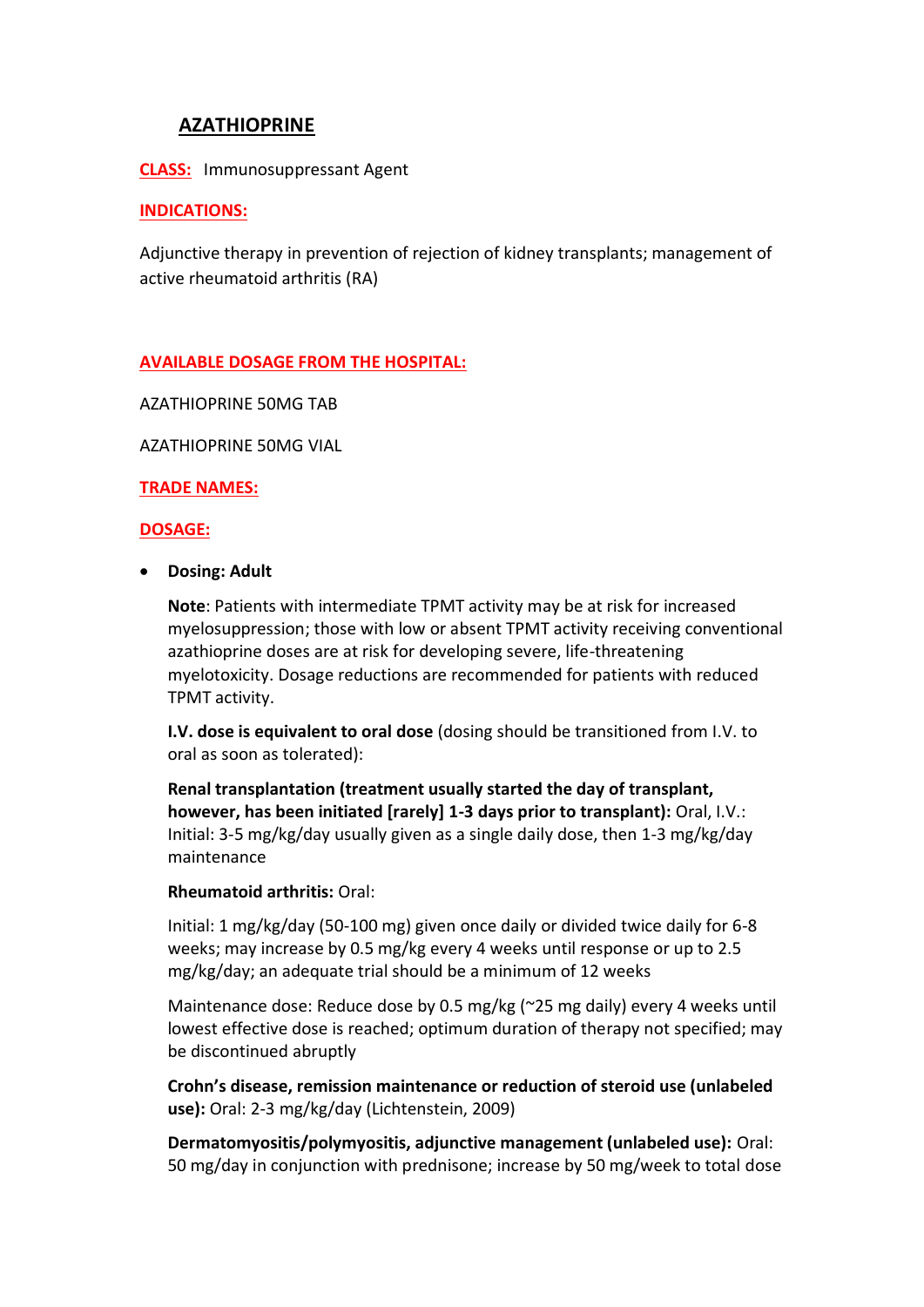of 2-3 mg/kg/day (Briemberg, 2003); Note: Onset of beneficial effects may take 3-6 months; however, may be preferred over methotrexate in patients with pulmonary or hepatic toxicity.

**Immune thrombocytopenia (ITP), chronic refractory (unlabeled use):** Oral: Maintenance: 100-200 mg/day (Boruchov, 2007)

**Lupus nephritis, maintenance (unlabeled use):** Oral: Initial: 2 mg/kg/day; may reduce to 1.5 mg/kg/day after 1 month (if proteinuria <1 g/day and serum creatinine stable) (Moroni, 2006) or target dose: 2 mg/kg/day (Hahn, 2012; Houssiau, 2010)

**Ulcerative colitis, remission maintenance or reduction of steroid use (unlabeled use):** Oral: 1.5-2.5 mg/kg/day (Kornbluth, 2010)

**Dosage adjustment for concomitant use with allopurinol:** Reduce azathioprine dose to one-third or one-fourth the usual dose when used concurrently with allopurinol. Patients with low or absent TPMT activity may require further dose reductions or discontinuation.

 **Dosing: Geriatric** Refer to adult dosing.

# **Dosing: Renal Impairment**

No dosage adjustment provided in manufacturer's labeling; however, the following adjustments have been recommended (Aronoff, 2007):

Clcr >50 mL/minute: No adjustment recommended.

Clcr 10-50 mL/minute: Administer 75% of normal dose.

Clcr <10 mL/minute: Administer 50% of normal dose.

Hemodialysis (dialyzable; ~45% removed in 8 hours): Administer 50% of normal dose; supplement: 0.25 mg/kg

CRRT: Administer 75% of normal dose

# **Dosing: Hepatic Impairment**

No dosage adjustment provided in manufacturer's labeling.

# **Dosing: Adjustment for Toxicity**

Rapid WBC count decrease, persistently low WBC count, or serious infection: Reduce dose or temporarily withhold treatment.

Severe toxicity in renal transplantation: May require discontinuation.

Hepatic sinusoidal obstruction syndrome (SOS; veno-occlusive disease): Permanently discontinue.